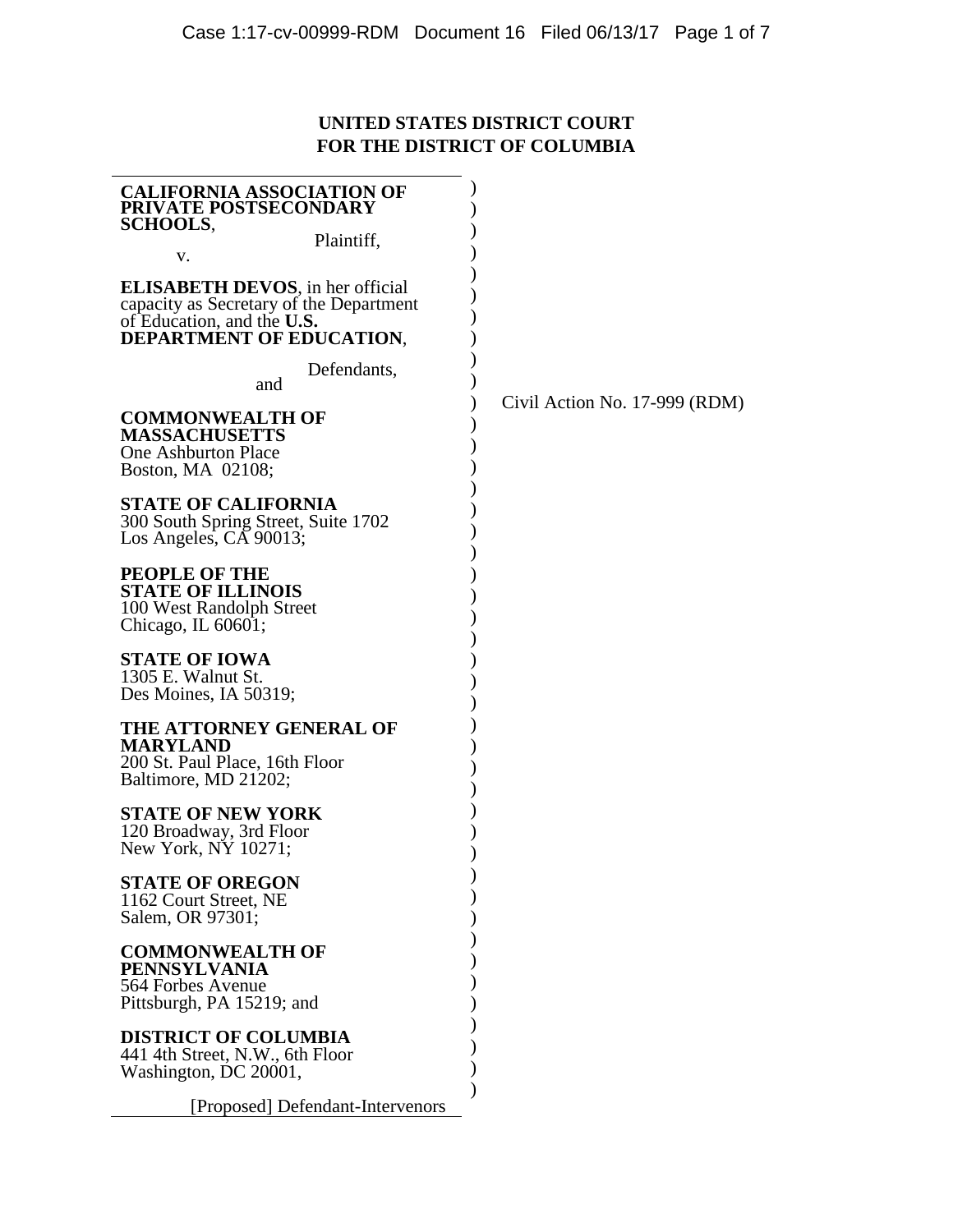### **MOTION OF THE COMMONWEALTH OF MASSACHUSETTS, THE STATE OF CALIFORNIA, THE PEOPLE OF THE STATE OF ILLINOIS, THE STATE OF IOWA, THE ATTORNEY GENERAL OF MARYLAND, THE STATE OF NEW YORK, THE STATE OF OREGON, THE COMMONWEALTH OF PENNSYLVANIA, AND THE DISTRICT OF COLUMBIA FOR LEAVE TO INTERVENE**

Pursuant to Rule 24(a) of the Federal Rules of Civil Procedure, the Commonwealth of Massachusetts, the States of California, Illinois, Iowa, New York, and Oregon, the Commonwealth of Pennsylvania, the Attorney General of Maryland, and the District of Columbia, by and through its Attorney General, (the "State Movants") hereby respectfully request leave to intervene as of right as defendants in this litigation on all claims contained in the Complaint and on all relief requested in the Complaint. Alternatively, the State Movants respectfully request permission to intervene pursuant to Rule 24(b) of the Federal Rules of Civil Procedure.

This action concerns final regulations promulgated by the Department of Education that govern loan forgiveness for federal student loan borrowers who have been deceived or cheated by postsecondary schools or colleges. The challenged regulations (the "Borrower Defense Regulations") establish a framework for determining when to grant loan forgiveness to borrowers that incorporates enforcement actions brought by state agencies, including the State Movants. Consequently, the Borrower Defense Regulations enhance the effectiveness of state enforcement efforts. As the actors charged with enforcing the consumer protection laws in their respective states, the State Movants have a significant interest in regulations that implicate these enforcement functions.

Furthermore, the State Movants have a specific interest in the provisions of the Borrower Defense Regulations at issue in CAPPS's Motion for a Preliminary Injunction. These provisions

2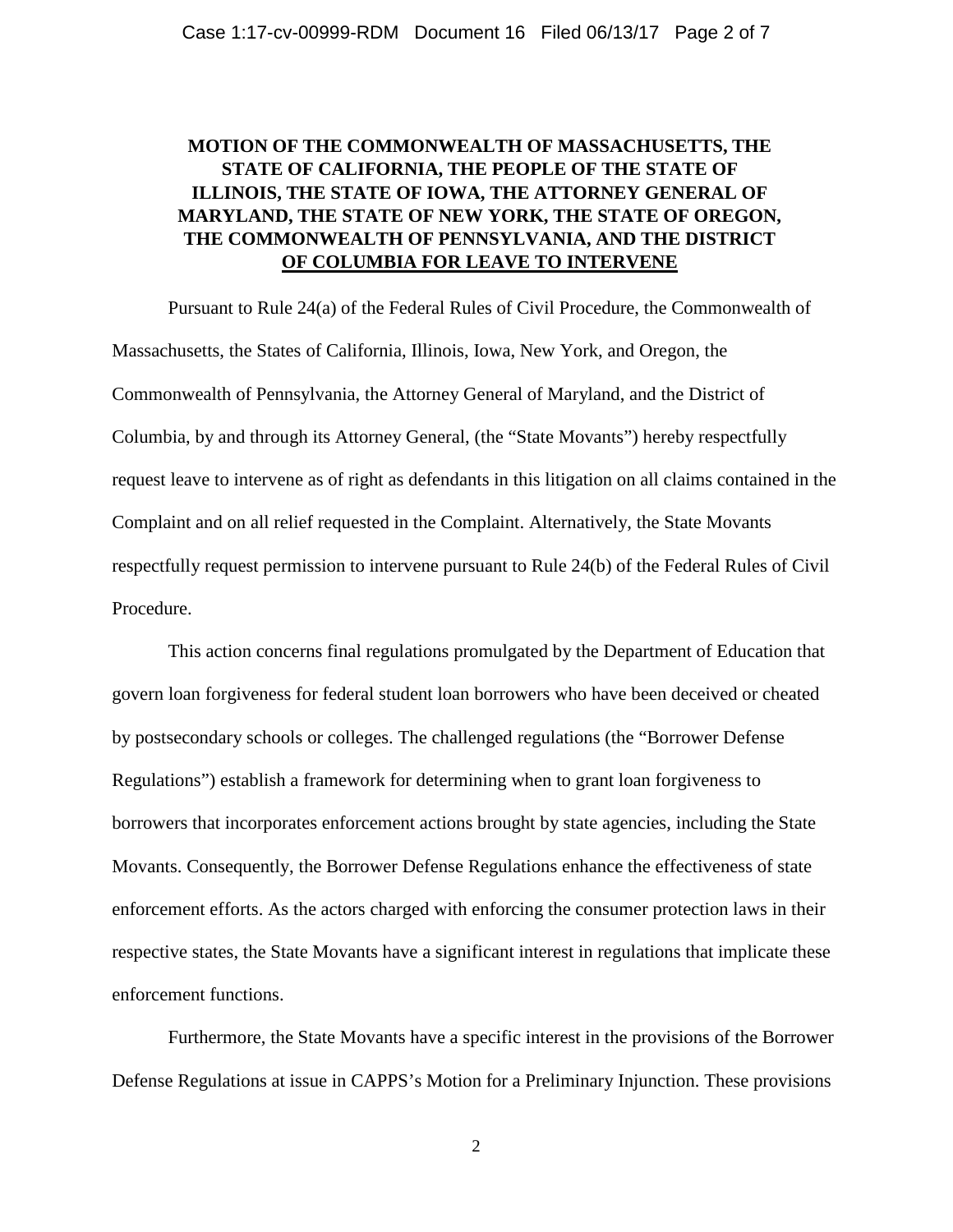#### Case 1:17-cv-00999-RDM Document 16 Filed 06/13/17 Page 3 of 7

prohibit schools participating in the Federal Direct Loan Program from using mandatory predispute arbitration agreements and class action waivers. By protecting borrowers' ability to bring private lawsuits, the provisions restore an important component of the State Movants' consumer protection enforcement frameworks, which were designed to include private lawsuits to supplement public enforcement efforts. Accordingly, the State Movants request an opportunity to be heard at the Preliminary Injunction hearing set for June 21, 2017.

In support of their Motion for Leave to Intervene, the State Movants refer the Court to their Memorandum in Support of the State Movants' Motion to Intervene.

Pursuant to D.D.C. Local Rule 7(m), undersigned counsel conferred with counsel for all parties. Counsel for Plaintiff indicated that Plaintiff opposes the relief requested in this motion. Counsel for Defendants has not provided the State Movants with a position on the relief requested in this motion.

SUBMITTED this 13th day of June, 2017.

### FOR THE COMMONWEALTH OF MASSACHUSETTS

### MAURA HEALEY ATTORNEY GENERAL

By: */s/ Yael Shavit* Yael Shavit Max Weinstein Assistant Attorneys General Office of the Massachusetts Attorney General One Ashburton Place Boston, MA 02108 (617) 963-2197 (Shavit) (617) 963-2499 (Weinstein) Yael.Shavit@state.ma.us Max.Weinstein@state.ma.us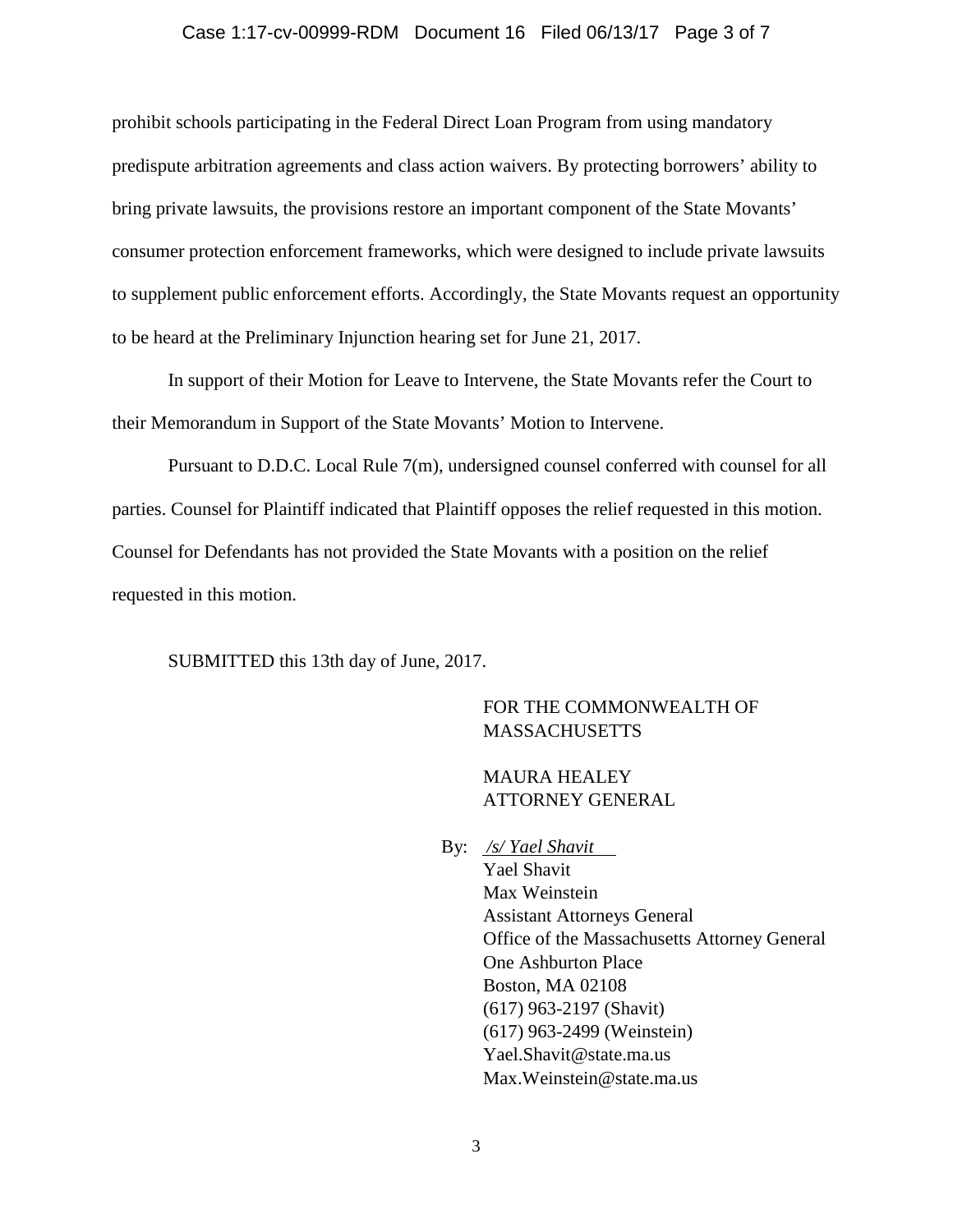FOR THE STATE OF CALIFORNIA XAVIER BECERRA CALIFORNIA ATTORNEY GENERAL Bernard A. Eskandari Deputy Attorney General 300 South Spring Street, Suite 1702 Los Angeles, California 90013 (213) 897-2652 bernard.eskandari@doj.ca.gov

PEOPLE OF THE STATE OF ILLINOIS, by LISA MADIGAN ATTORNEY GENERAL OF ILLINOIS Joseph Sanders Assistant Attorney General Illinois Attorney General's Office 100 W. Randolph St.,  $12^{th}$  Fl. Chicago, IL 60601 (312) 814-6796 jsanders@atg.state.il.us

FOR THE STATE OF IOWA THOMAS J. MILLER ATTORNEY GENERAL Jessica Whitney Director - Consumer Protection Office of the Attorney General of Iowa 1305 E. Walnut St. Des Moines, Iowa 50319 Tel: (515) 281-8772 Jessica.Whitney@iowa.gov

BRIAN E. FROSH ATTORNEY GENERAL OF MARYLAND Christopher J. Madaio Assistant Attorney General Office of the Attorney General Consumer Protection Division 200 St. Paul Place, 16th Floor Baltimore, MD 21202 (410) 576-6585 Cmadaio@oag.state.md.us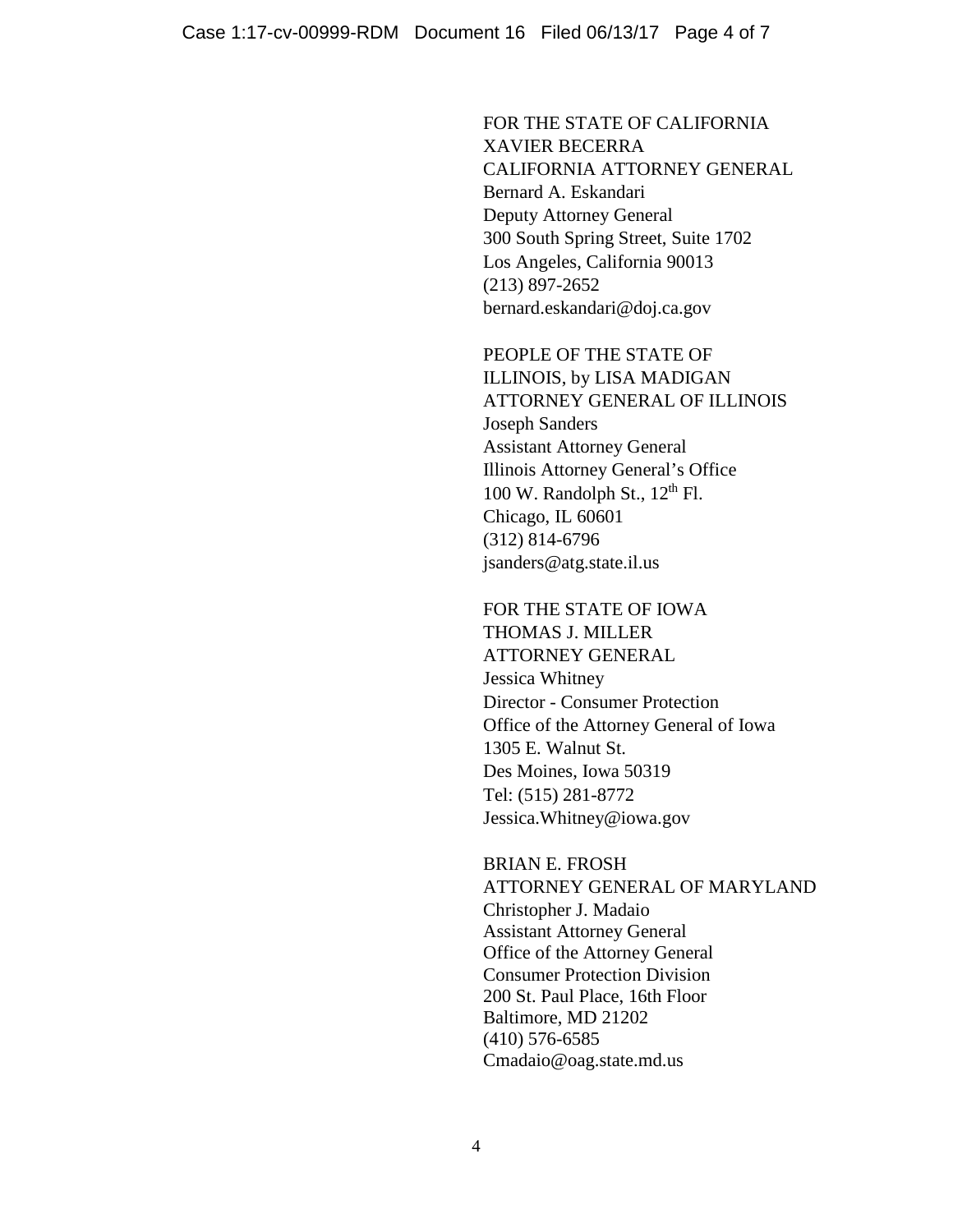FOR THE STATE OF NEW YORK ERIC T. SCHNEIDERMAN ATTORNEY GENERAL OF NEW YORK Jane M. Azia Chief, Bureau of Consumer Frauds and **Protection** 120 Broadway, 3rd floor New York, NY 10271 Tel.: (212) 416-8727 Jane.azia@ag.ny.gov

FOR THE STATE OF OREGON ELLEN F. ROSENBLUM, ATTORNEY GENERAL Andrew Shull Assistant Attorney General Oregon Department of Justice 1162 Court Street, NE Salem, OR 97301 Tel: 503-934-4400 Andrew.shull@doj.state.or.us

FOR THE COMMONWEALTH OF PENNSYLVANIA JOSH SHAPIRO ATTORNEY GENERAL Jesse Harvey Senior Deputy Attorney General Office of the Pennsylvania Attorney General Bureau of Consumer Protection 6th Floor Manor Complex 564 Forbes Avenue Pittsburgh, PA 15219 (412) 565-2883 jharvey@attorneygeneral.gov

FOR THE DISTRICT OF COLUMBIA KARL A. RACINE ATTORNEY GENERAL FOR THE DISTRICT OF COLUMBIA Philip Ziperman Office of Consumer Protection 441 4th Street, N.W., 6th Floor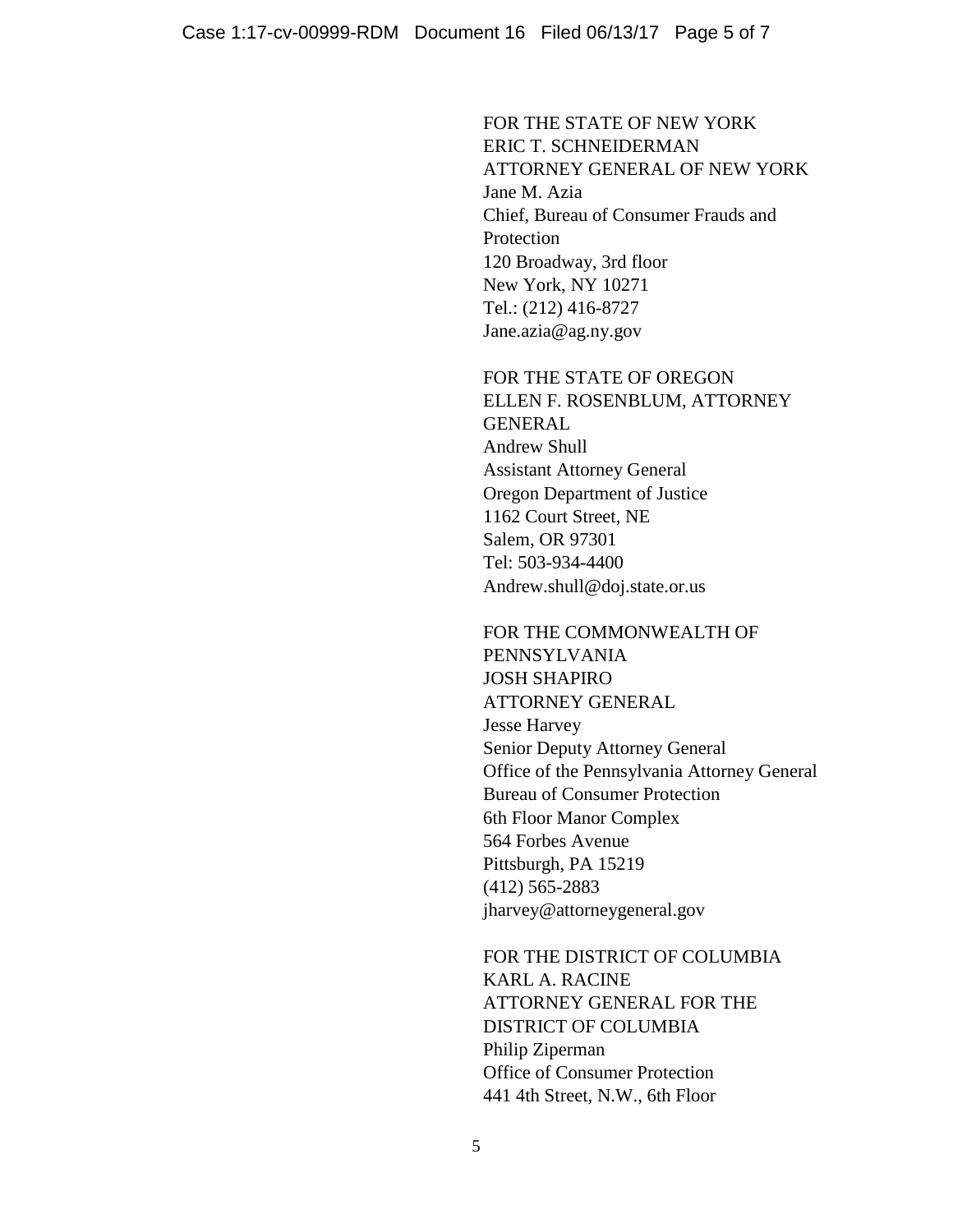Washington, DC 20001 (202) 442-9886 Philip.Ziperman@DC.gov